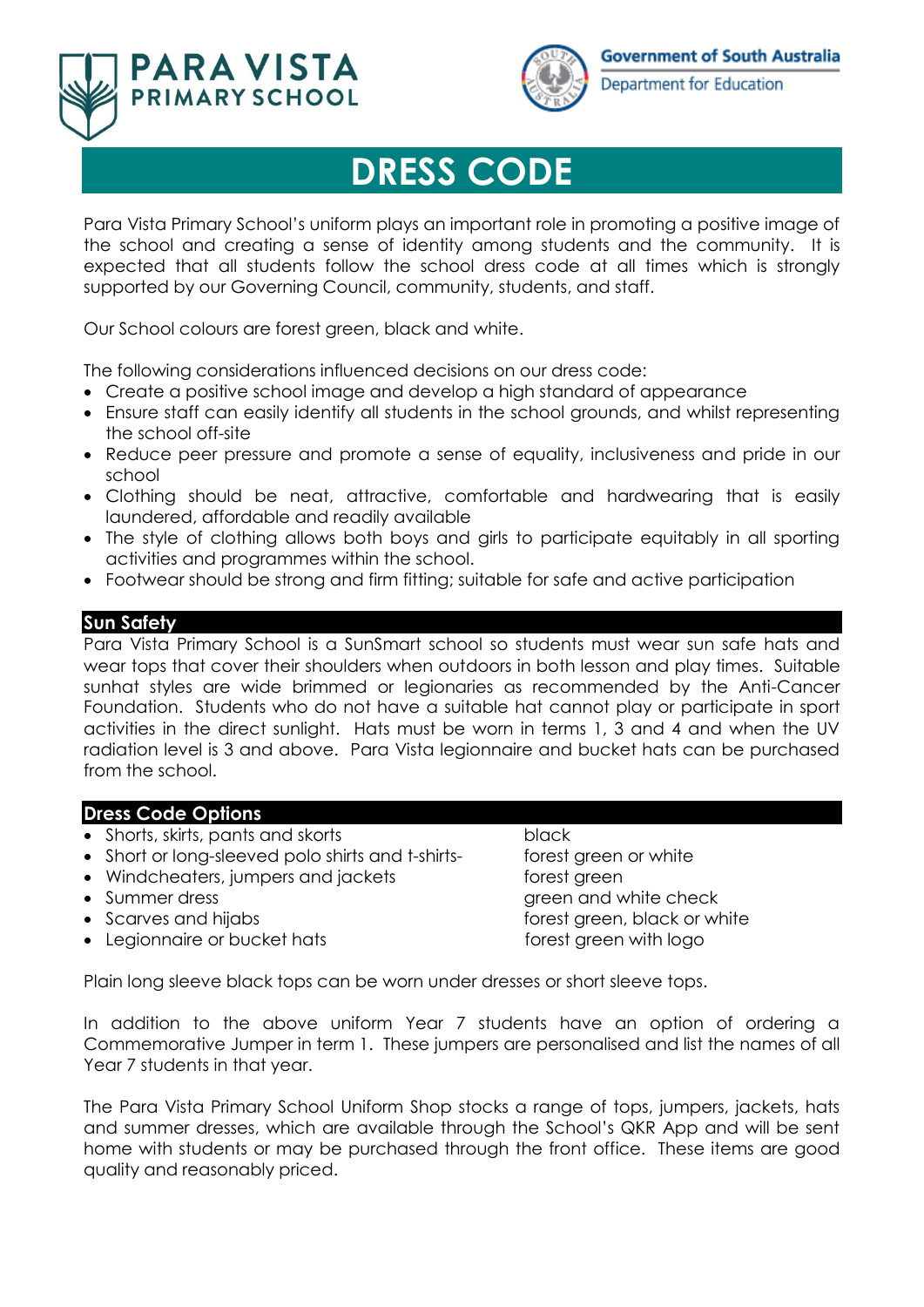It is essential that students' clothing is marked with their name to enable easy identification. Unclaimed, unnamed lost clothing is deposited in a lost property box. At the end of each term items will be re-sold as second-hand uniforms.

Donations of good quality second-hand uniforms are welcome. A limited supply of second-hand uniforms will be available for sale.

Appropriate SunSmart clothing and footwear must be worn on casual days.

Any uniform ideas or feedback you have can be submitted to the governing Council for consideration.

#### **Unacceptable Clothing**

- No baseball hats/caps
- No jeans
- No t-shirts with large or offensive messages or pictures
- No torn or defaced clothing
- No printed clothing (other than the school logo or lettering)
- No sleeveless, halter neck or midriff tops or very short skirts or shorts which will lead to excessive exposure to the sun or are otherwise inappropriate/impractical
- No necklaces, dangling earrings or chokers. The only forms of jewellery acceptable are ear studs or small sleepers (for safety reasons) and watches. Exceptions may be jewellery which has cultural or religious significance. Any other piercings need to be covered with a band-aid for Health and Safety reasons.
- No thongs or similar slip on, clogs, platform, ugg boots or high heeled shoes.

In addition:

• No makeup or coloured nail polish should be worn unless endorsed by the school e.g. for a performance

We understand that there are occasions when there are exceptional circumstances. If this is the case, please write a note to the class teacher.

#### **Exemption**

All students are expected to abide by this Dress Code Policy when attending school or going on excursions. Parents may apply for a temporary exemption from the dress code policy by written request to the Principal.

Pursuant to Education Regulations 2012, section 86 (5), the Principal may exempt a student from the school dress code upon receipt of a written request from a parent of each student. Grounds on which parents may seek an exemption include:

- religious (clothing or adornments, unless the item poses an unacceptable risk to safety)
- cultural or ethnic
- new students (time to purchase, wear previous uniform)
- itinerant and mobile students
- financial hardship
- genuine medical or family sickness reasons and
- other additional grounds as the School Governing Council/Leadership Team may determine.